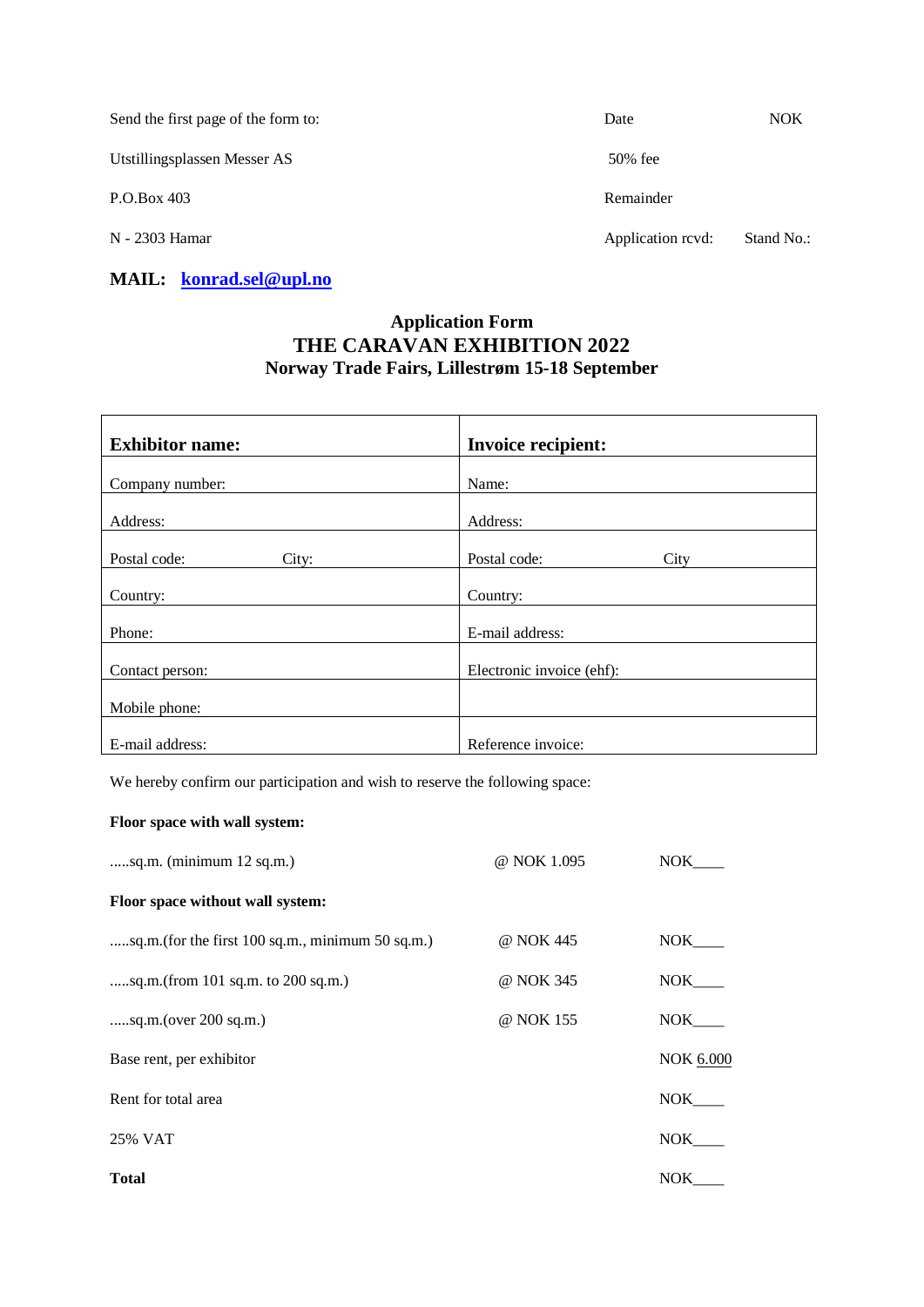Special stands for campgrounds and destination exhibitors:

| stand(s) of 12 sq.m., including walls/dividers | @ NOK 12.250 | <b>NOK</b> |
|------------------------------------------------|--------------|------------|
| 25% VAT                                        |              | <b>NOK</b> |
| Total                                          |              | <b>NOK</b> |

\_\_\_\_\_\_\_\_\_\_\_\_\_\_\_\_\_\_\_\_\_\_\_\_\_\_\_\_\_\_\_\_\_\_\_\_\_\_\_\_\_\_\_\_\_\_\_\_\_\_\_\_\_\_\_\_\_\_\_\_\_\_\_\_\_\_\_\_\_

#### **Application deadline: 15 March 2022**

\* After 15. March 2022 all prices increases by 20% an allocate space continuously

\_\_\_\_\_\_\_\_\_\_\_\_\_\_\_\_\_\_\_\_\_\_\_\_\_\_\_\_\_\_\_\_\_\_\_\_\_\_\_\_\_\_\_\_\_\_\_\_\_\_\_\_\_\_\_\_\_\_\_\_\_\_\_\_\_\_\_\_\_

Terms of Payment:

50% of the total is due upon receipt of the first invoice 15 April 2022.

The remainder is due upon receipt of the last invoice 15 June 2022.

Payment should be made to Utstillingsplassen Messer AS, Account # 1800.16.95815

Please indicate which product(s) you will be exhibiting (please check as many as are relevant):

**\_\_\_\_ Motorhome \_\_\_\_Camper**

**\_\_\_\_other**

**Product details:**

**If motorhome or camper, please indicate brand:**

**Give the names and address in Norway to the dealers who participate on this stand:**

It is permitted to accept orders, effect sales and enter into contracts.

Additional wishes, needs or information:

\_\_\_\_\_\_\_\_\_\_\_\_\_\_\_\_\_\_\_\_\_\_\_\_

The undersigned reads and is familiar with, both Norway Trade Fairs' Regulations re[. www.messe.no/info](http://www.messe.no/info) and those of Utstillingsplassen Messer AS (enclosed). It is understood and agreed that application and participation in the fair are governed by these rules and regulations.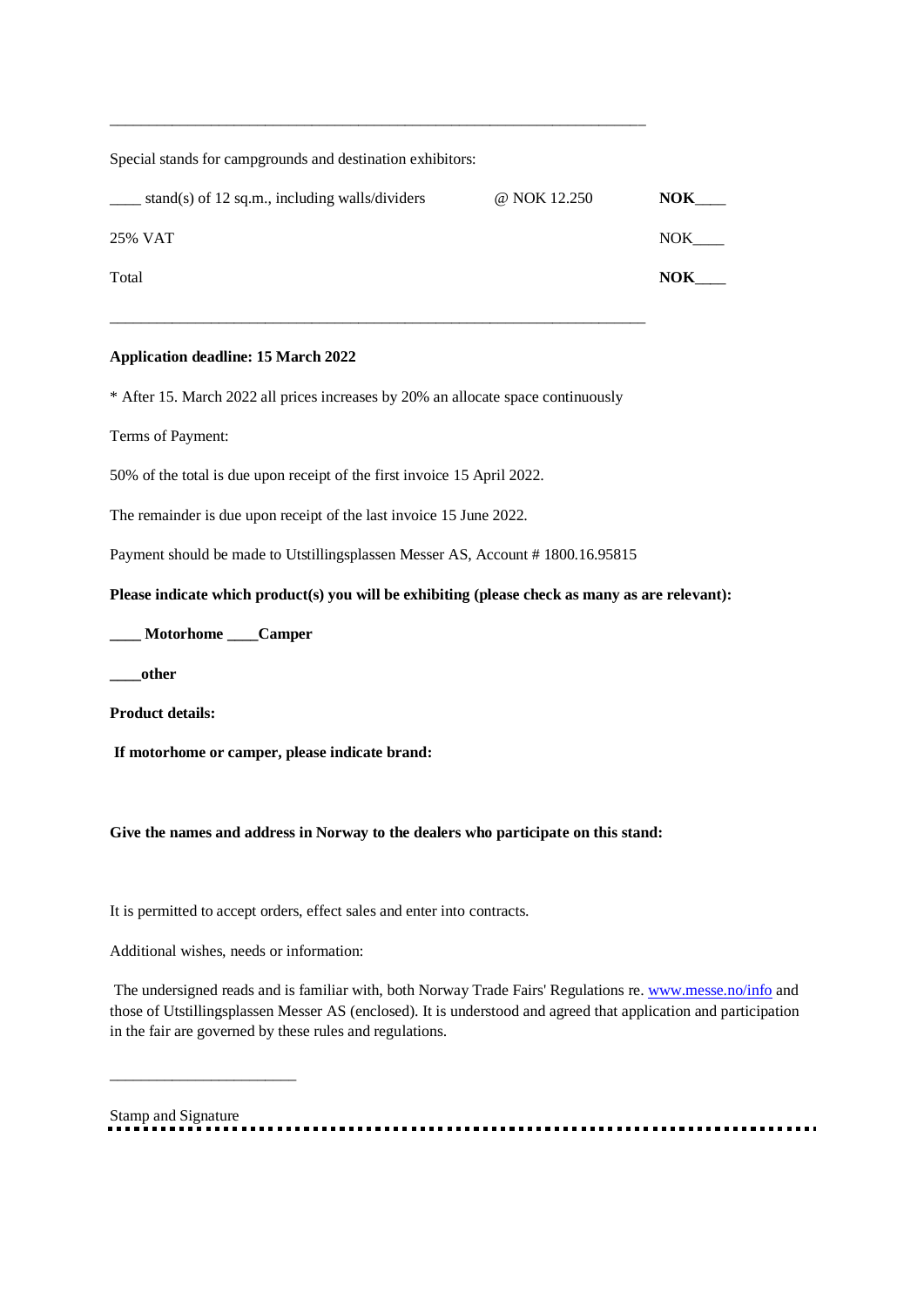### **IN ADDITION TO THE 2022 NORWAY TRADE FAIRS REGULATIONS (www.messe.no/info), THE EXHIBITOR MUST BE FAMILIAR WITH, AND ABIDE BY, THE FOLLOWING RULES OF THE FAIR:**

1. It is permitted to sell details/accessories, take orders and enter into contracts.

2. Application is submitted on special forms. These will be processed only after they are received, completely filled out and signed. Application is binding. The application must be approved by the fair's management who constitute the final authority when assigning space. The fair's management reserve the right to terminate registration, or reduce the space assigned, in case the exhibition is fully subscribed.

3. NCB (Norway's Caravan Federation) members receive priority when assigning space. Exhibitors of motorhomes, caravans, tents, expandables, tent trailers, mobile homes as well as suppliers of equipment and accessories for caravans and motorhomes, have to be members of NCB. All firms/dealers who participate at these stands during the exhibition, have to be members of NCB. The fair management group can grant dispensation if is appropriate for the show. Suppliers of equipment and accessories, who are not members of NCB, can only participate on The Caravan Exhibition if their main products will not conflict with the existing members of NCB. Non-members of NCB must be approved by the fair's management.

4. Conditions of Payment (**About Covid -19 Pandemi/further pandemic – se 16**): 50% of the total is due upon receipt of the first invoice 15 April 2022. The remainder is due upon receipt of the last invoice 15 June 2022. Make payment to Utstillingsplassen Messer AS, bank account number 1800.16.95815

Proof of payment for exhibition space must be available for presentation in order to gain admission to the exhibition hall. Violation of the Conditions of Payment can result in the cancellation of your reservation. In such a case, the organiser has the right to reassign the space to another exhibitor.

5. Exhibitors are not entitled to a refund of the rental payment upon withdrawal of application. If the organiser is able to rent any or all of the space to another exhibitor, then the exhibitor who withdrew their application will usually be credited this amount. The base rent, however, will not be refunded unless you are denied space in the fair.

6. **Subletting exhibition space is not permitted**. One stand can be shared amongst several companies provided the organiser is informed of such in writing,and has approved this at least three months before the opening day of the fair. No firms/dealers can be a competitor or come in conflict of interest with NCBs selected partners or members by being profiled with a stand on the upper mentioned stand. All companies on this sort of stand must have paid base rent NOK 6.000 + VAT, which gives registration in the exhibitorlists and their name on the stands facia girder if this is mounted. A company who has not notified the organiser, and has not paid the base rent, may be immediately evicted from the fair.

7. Only new products and products which have been reported can be marketed, shown and/or saled, whether in writing or not at the exhibition. Second-hand sale of products is not permitted neither in the exhibitionhalls nor on or around the grounds of Norway Trade Fairs including the parking lot. If the products are motorhome or camper, the brand name must be given. Products may not be removed from the stand during the fair without the written consent of the fair's leadership. All business conducted, including sales, is governed by NORWEGIAN LAW. The organiser retains the right, with no need for explanation or reason, to remove all exhibition materials related to products and/or services which, in the opinion of the organiser, conflict with the purpose of the fair.

8. The marketing, showing and/or sale, whether in writing or not, of unreported products can result in immediate eviction. In such a case, all monies paid by the exhibitor are forfeited.

9. Signs, posters and the like may not be handed out/distributed or hung in the fair area without special permission from the fair leadership. Trial products and advertising material may only be distributed from one's own stand. Product presentations outside of the stand area are not permitted. This also includes the exhibitionarea outside or the parking lot outside, in or around The Norway Trade Fair.